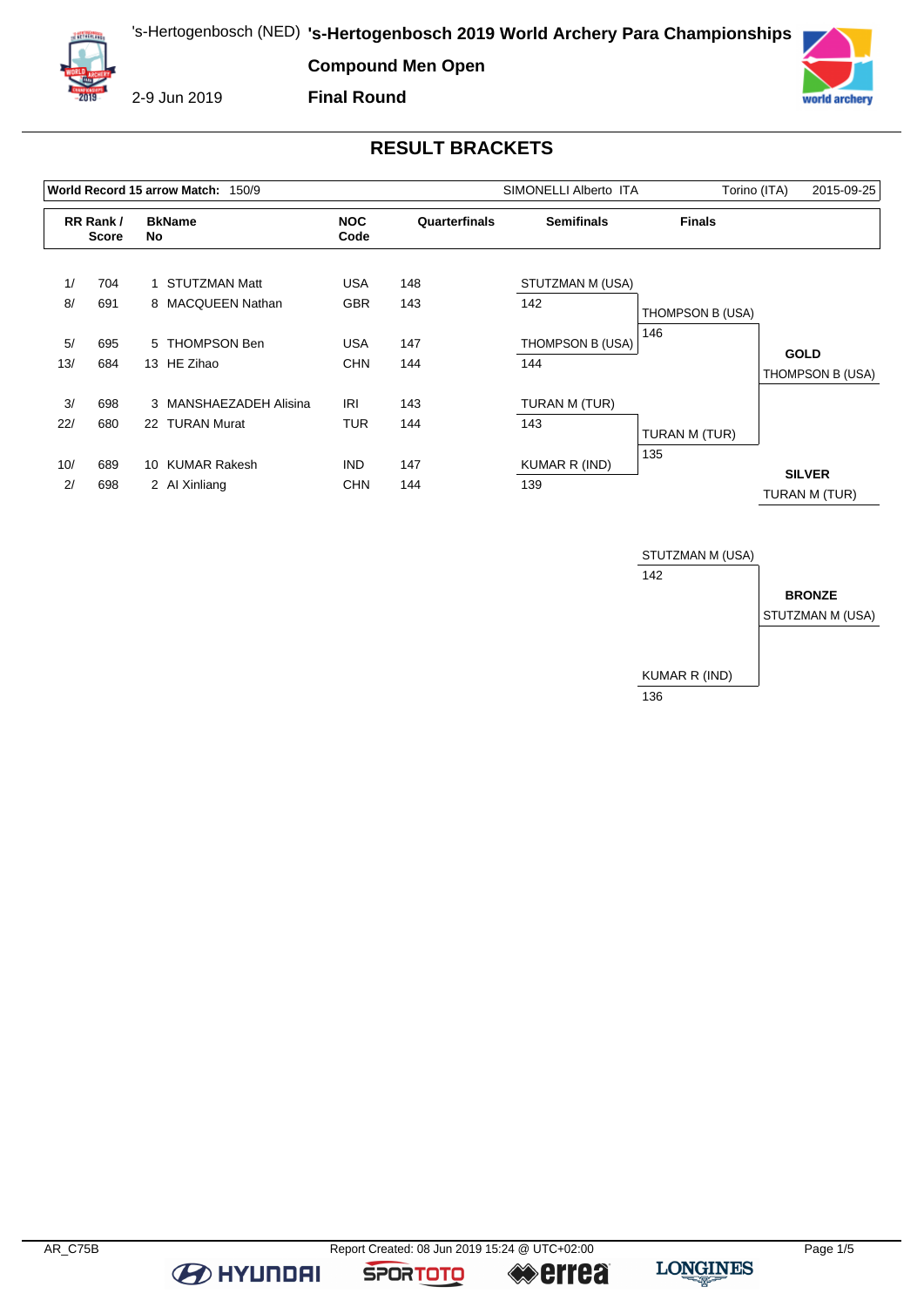**Elimination Round**



2-9 Jun 2019



## **RESULT BRACKETS**

|            |                                          |  | World Record 15 arrow Match: 150/9           |                          |                       | SIMONELLI Alberto ITA                |                                                   | Torino (ITA)             | 2015-09-25              |
|------------|------------------------------------------|--|----------------------------------------------|--------------------------|-----------------------|--------------------------------------|---------------------------------------------------|--------------------------|-------------------------|
|            | RR Rank/<br><b>BkName</b><br>No<br>Score |  |                                              | <b>NOC</b><br>Code       | 1/48<br>Elimin. Round | 1/24                                 | 1/16<br>Elimin. Round Elimin. Round Elimin. Round | 1/8                      | Quarterfinals           |
| 1/         | 704                                      |  | 1 STUTZMAN Matt<br>pre-seeded in 1/16th      | <b>USA</b>               |                       | STUTZMAN M (USA)<br>-Bye-            | STUTZMAN M (USA)<br>144                           |                          |                         |
| 33/        | 674                                      |  | 33 AYGAN Erdogan<br>-Bye-                    | <b>TUR</b>               |                       | AYGAN E (TUR)<br>143                 | AYGAN E (TUR)                                     | STUTZMAN M (USA)<br>142  |                         |
| 32/        | 674                                      |  | -Bye-<br>32 MIYAMOTO Leon                    | <b>JPN</b>               |                       | MIYAMOTO L (JPN)<br>138              | 142                                               |                          | STUTZMAN M (USA)        |
| 17/        | 682                                      |  | 17 LEE Ouk Soo<br>-Bye-                      | <b>KOR</b>               |                       | LEE OS (KOR)<br>144                  | LEE OS (KOR)                                      |                          | 148                     |
| 65/<br>48/ | 651<br>663                               |  | 65 KORNATOWSKI Krzysztof<br>48 ABRAMS Justin | POL<br><b>RSA</b>        | 135<br>142            | ABRAMS J (RSA)<br>140                | 140                                               | ATAMANENKO S (UKR)       |                         |
| 49/<br>64/ | 663<br>651                               |  | 49 GLAZKOV Viktor<br>64 BUTOI Ionut Claudiu  | <b>RUS</b><br>ROU        | 135<br>140            | <b>BUTOI IC (ROU)</b><br>141         | ATAMANENKO S (UKR)<br>143                         | 141                      |                         |
| 16/        | 683                                      |  | -Bye-<br>16 ATAMANENKO Serhiy                | <b>UKR</b>               |                       | ATAMANENKO S (UKR)<br>143            |                                                   |                          |                         |
| 9/         | 691                                      |  | 9 SIMONELLI Alberto<br>-Bye-                 | <b>ITA</b>               |                       | SIMONELLI A (ITA)<br>144             | SIMONELLI A (ITA)<br>143                          |                          |                         |
| 57/<br>56/ | 657<br>659                               |  | 57 GO Sung Kil<br>56 MEDVEDEV Alexandr       | <b>KOR</b><br>KAZ        | 140<br>134            | GO SK (KOR)<br>137                   |                                                   | SIMONELLI A (ITA)<br>141 |                         |
| 41/<br>72/ | 667<br>638                               |  | 41 IMBODEN Martin<br>72 JONASTS Gints        | SUI<br>LAT               | <b>DNS</b>            | <b>IMBODEN M (SUI)</b><br>141        | <b>IMBODEN M (SUI)</b><br>136                     |                          |                         |
| 24/        | 677                                      |  | -Bye-<br>24 GUO Feng                         | <b>CHN</b>               |                       | GUO F (CHN)<br>138                   |                                                   |                          | MACQUEEN N (GBR)<br>143 |
| 25/        | 677                                      |  | 25 MILNE Jonathon<br>-Bye-                   | <b>AUS</b>               |                       | MILNE J (AUS)<br>141                 | MILNE J (AUS)<br>144                              |                          |                         |
| 73/<br>40/ | 635<br>668                               |  | 73 ECHEVERRIA Omar<br>40 JULIN Wiro          | <b>MEX</b><br><b>MAS</b> | 129<br>139            | <b>JULIN W (MAS)</b><br>140<br>-Bye- |                                                   | MACQUEEN N (GBR)<br>143  |                         |
| 8/         | 691                                      |  | pre-seeded in 1/16th<br>8 MACQUEEN Nathan    | GBR                      |                       | MACQUEEN N (GBR)                     | MACQUEEN N (GBR)<br>147                           |                          |                         |

AR\_C75A Report Created: 08 Jun 2019 15:24 @ UTC+02:00 **B** HYUNDAI **errea** 

**SPORTOTO**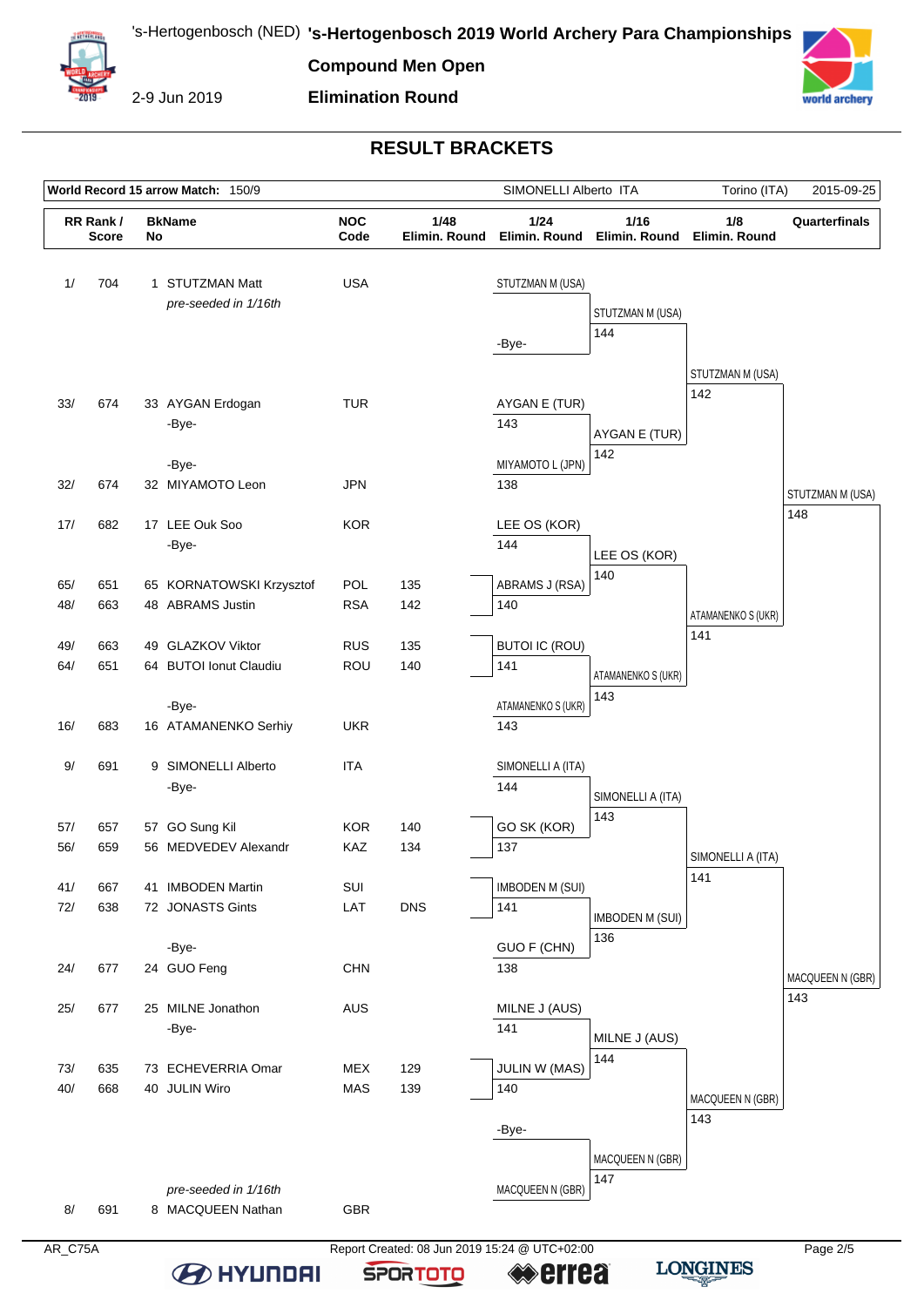

2-9 Jun 2019

#### **Elimination Round**



#### **RESULT BRACKETS**

|            | World Record 15 arrow Match: 150/9              |  |                                               |                                    |                     | SIMONELLI Alberto ITA              |                            | Torino (ITA)<br>2015-09-25 |                         |
|------------|-------------------------------------------------|--|-----------------------------------------------|------------------------------------|---------------------|------------------------------------|----------------------------|----------------------------|-------------------------|
|            | RR Rank/<br><b>BkName</b><br><b>Score</b><br>No |  | <b>NOC</b><br>1/48<br>Code                    |                                    | Elimin, Round       | 1/24<br>Elimin. Round              | 1/16<br>Elimin. Round      | 1/8<br>Elimin. Round       | Quarterfinals           |
| 5/         | 695                                             |  | 5 THOMPSON Ben<br>pre-seeded in 1/16th        | <b>USA</b>                         |                     | THOMPSON B (USA)<br>-Bye-          | THOMPSON B (USA)<br>142    |                            |                         |
| 37/<br>76/ | 670<br>630                                      |  | 37 MARCHANT Peter<br>76 CLAESSON Pierre       | <b>AUS</b><br>SWE                  | 141<br>132          | <b>MARCHANT P (AUS)</b><br>142 T.9 |                            | THOMPSON B (USA)<br>144    |                         |
| 28/        | 675                                             |  | -Bye-<br>28 PEREIRA Eric                      | <b>FRA</b>                         |                     | PEREIRA E (FRA)<br>142 T.9*        | PEREIRA E (FRA)<br>140     |                            |                         |
| 21/        | 680                                             |  | 21 BIABANI Ramezan<br>-Bye-                   | <b>IRI</b>                         |                     | <b>BIABANI R (IRI)</b><br>140      | BIABANI R (IRI)            |                            | THOMPSON B (USA)<br>147 |
| 69/<br>44/ | 645<br>665                                      |  | 69 EVANS Kevin<br>44 RAHIMIN Ramdi            | CAN<br><b>MAS</b>                  | 142<br>137          | EVANS K (CAN)<br>135               | 143 T.9*                   | BIABANI R (IRI)            |                         |
| 53/<br>60/ | 661<br>654                                      |  | 53 KWEON Hyun Ju<br>60 DE SOUZA Diogo         | <b>KOR</b><br><b>BRA</b>           | 141<br>137          | KWEON HJ (KOR)<br>134              | NORI H (IRI)               | 140                        |                         |
| 12/        | 685                                             |  | -Bye-<br>12 NORI Hadi                         | $\ensuremath{\mathsf{IRl}}\xspace$ |                     | NORI H (IRI)<br>142                | 143 T.9                    |                            |                         |
| 13/        | 684                                             |  | 13 HE Zihao<br>-Bye-                          | <b>CHN</b>                         |                     | HE Z (CHN)<br>145                  | HE Z (CHN)<br>143          |                            |                         |
| 61/<br>52/ | 654<br>661                                      |  | 61 PEGULESCU Augustin<br>52 KOZLOV Ivan       | <b>ROU</b><br><b>RUS</b>           | 140 T.10<br>140 T.9 | PEGULESCU A (ROU)<br>140           |                            | HE Z (CHN)<br>147          |                         |
| 45/<br>68/ | 665<br>645                                      |  | 45 FORSBERG Jere<br>68 HALLDORSSON Thorsteinn | <b>FIN</b><br><b>ISL</b>           | 144<br>138          | FORSBERG J (FIN)<br>145            | FORSBERG J (FIN)<br>141    |                            |                         |
| 20/        | 680                                             |  | -Bye-<br>20 BONACINA Matteo                   | <b>ITA</b>                         |                     | <b>BONACINA M (ITA)</b><br>143     |                            |                            | HE Z (CHN)<br>144       |
| 29/        | 675                                             |  | 29 AUNGAPHINAN Anon<br>-Bye-                  | <b>THA</b>                         |                     | AUNGAPHINAN A (THA)<br>140         | AUNGAPHINAN A (THA)<br>142 |                            |                         |
| 77/<br>36/ | 620<br>672                                      |  | 77 BARANAUSKAS Rolandas<br>36 LELOU Daniel    | LTU<br><b>FRA</b>                  | 121<br>139          | LELOU D (FRA)<br>139               |                            | PAVLIK M (SVK)<br>145      |                         |
| 4/         | 695                                             |  | pre-seeded in 1/16th<br>4 PAVLIK Marcel       | <b>SVK</b>                         |                     | -Bye-<br>PAVLIK M (SVK)            | PAVLIK M (SVK)<br>144      |                            |                         |

**B** HYUNDAI

AR\_C75A Report Created: 08 Jun 2019 15:24 @ UTC+02:00 **errea** 

**SPORTOTO**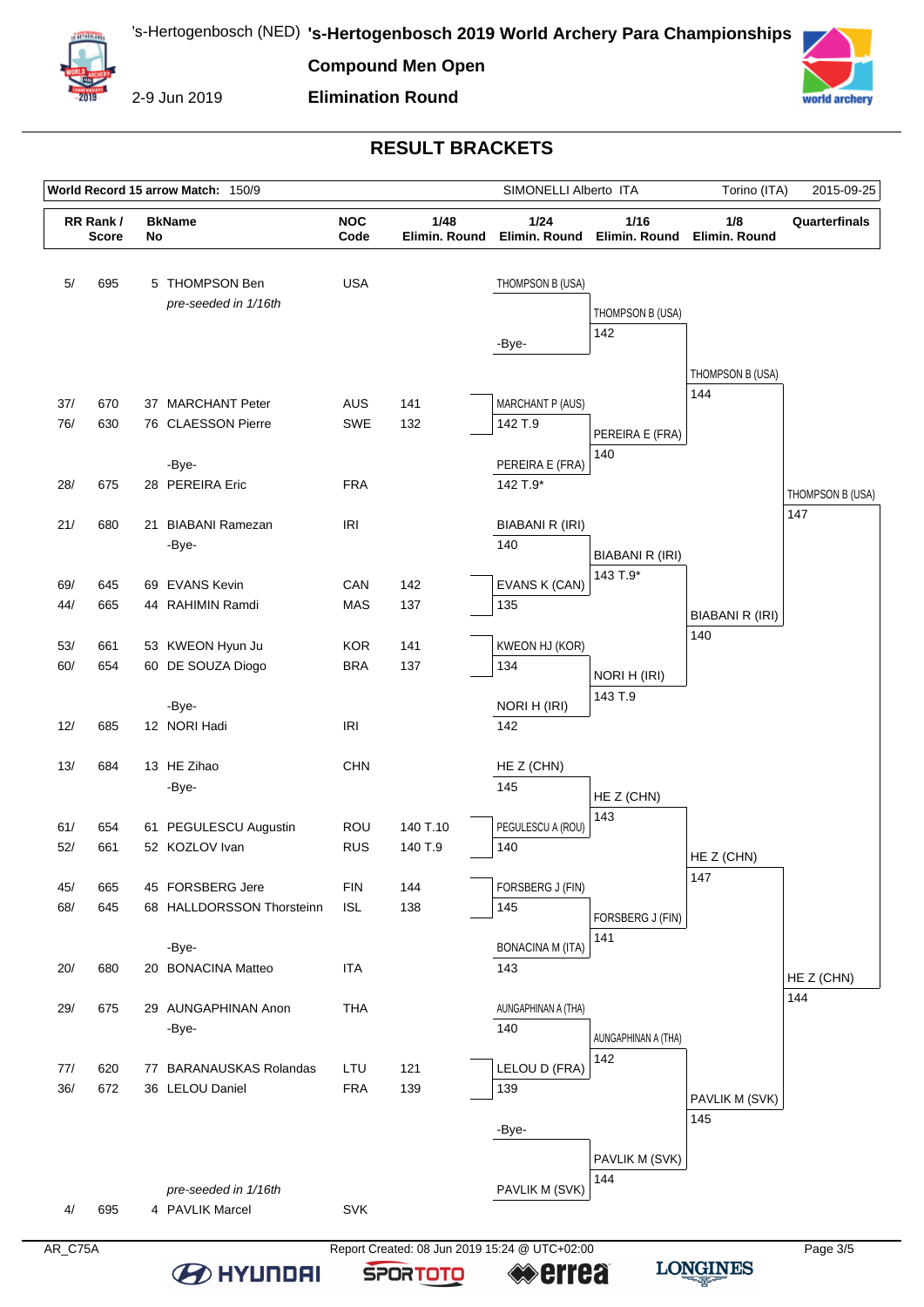

2-9 Jun 2019

# **Elimination Round**



## **RESULT BRACKETS**

|            | World Record 15 arrow Match: 150/9 |    | SIMONELLI Alberto ITA                                                         |                          | Torino (ITA)          | 2015-09-25                                      |                                |                             |                             |
|------------|------------------------------------|----|-------------------------------------------------------------------------------|--------------------------|-----------------------|-------------------------------------------------|--------------------------------|-----------------------------|-----------------------------|
|            | RR Rank/<br><b>Score</b>           | No | <b>BkName</b>                                                                 | <b>NOC</b><br>Code       | 1/48<br>Elimin, Round | 1/24<br>Elimin. Round                           | 1/16<br>Elimin. Round          | 1/8<br>Elimin, Round        | Quarterfinals               |
| 3/         | 698                                |    | 3 MANSHAEZADEH Alisina<br>pre-seeded in 1/16th                                | <b>IRI</b>               |                       | MANSHAEZADEH A (IRI)<br>-Bye-                   | MANSHAEZADEH A (IRI)<br>144    |                             |                             |
| 35/<br>78/ | 673<br>620                         |    | 35 COATES-PALGRAVE Philip<br>78 RODRIGUEZ BANDA Gerardo Olegario MEX<br>-Bye- | <b>RSA</b>               | 141<br>135            | COATES-PALGRAVE P (RSA)<br>144<br>NGAI KC (HKG) | COATES-PALGRAVE P (RSA)<br>141 | MANSHAEZADEH A (IRI)<br>146 |                             |
| 30/        | 674                                |    | 30 NGAI Ka Chuen                                                              | <b>HKG</b>               |                       | 140                                             |                                |                             | MANSHAEZADEH A (IRI)<br>143 |
| 19/        | 681                                |    | 19 SINGPIROM Comsan<br>-Bye-                                                  | <b>THA</b>               |                       | SINGPIROM C (THA)<br>142                        | SINGPIROM C (THA)<br>140       |                             |                             |
| 67/<br>46/ | 647<br>664                         |    | 67 AIKYNBAYEV Abdygani<br>46 HARRIS Jamie                                     | KAZ<br><b>GBR</b>        | 120<br>139            | HARRIS J (GBR)<br>139                           |                                | STUBBS J (GBR)              |                             |
| 51/<br>62/ | 662<br>652                         |    | 51 BARTOS Leos<br>62 MCMURDO Craig<br>-Bye-                                   | <b>CZE</b><br><b>AUS</b> | 137<br>136            | <b>BARTOS L (CZE)</b><br>141<br>STUBBS J (GBR)  | STUBBS J (GBR)<br>141          | 138                         |                             |
| 14/        | 683                                |    | 14 STUBBS John                                                                | <b>GBR</b><br><b>SVK</b> |                       | 145                                             |                                |                             |                             |
| 11/        | 686                                |    | 11 MARECAK Marian<br>-Bye-                                                    |                          |                       | MARECAK M (SVK)<br>146                          | MARECAK M (SVK)<br>142         |                             |                             |
| 59/<br>54/ | 655<br>660                         |    | 59 DE CASTRO Andrey<br>54 CHIH-CHIANG Chang                                   | <b>BRA</b><br><b>TPE</b> | 136<br>139            | CHIH-CHIANG C (TPE)<br>131                      |                                | TURAN M (TUR)               |                             |
| 43/<br>70/ | 666<br>644                         |    | 43 ANKIT<br>70 AJIMA Yutaka                                                   | <b>IND</b><br><b>JPN</b> | 137<br>138            | AJIMA Y (JPN)<br>139                            | TURAN M (TUR)<br>143           | 140                         |                             |
| 22/        | 680                                |    | -Bye-<br>22 TURAN Murat                                                       | <b>TUR</b>               |                       | TURAN M (TUR)<br>143                            |                                |                             | TURAN M (TUR)<br>144        |
| 27/        | 676                                |    | 27 SHIGAEV Bair<br>-Bye-                                                      | <b>RUS</b>               |                       | SHIGAEV B (RUS)<br>144                          | SHIGAEV B (RUS)                |                             |                             |
| 75/<br>38/ | 632<br>670                         |    | 75 MENGELBEKOV Sarsenbek<br>38 KLAASSEN Roy                                   | <b>KAZ</b><br><b>NED</b> | 136<br>140            | KLAASSEN R (NED)<br>142<br>-Bye-                | 143 T.9*                       | SHIGAEV B (RUS)<br>138      |                             |
| 6/         | 694                                |    | pre-seeded in 1/16th<br>6 KORKMAZ Bulent                                      | <b>TUR</b>               |                       | <b>KORKMAZ B (TUR)</b>                          | KORKMAZ B (TUR)<br>143 T.9     |                             |                             |

**SPORTOTO**